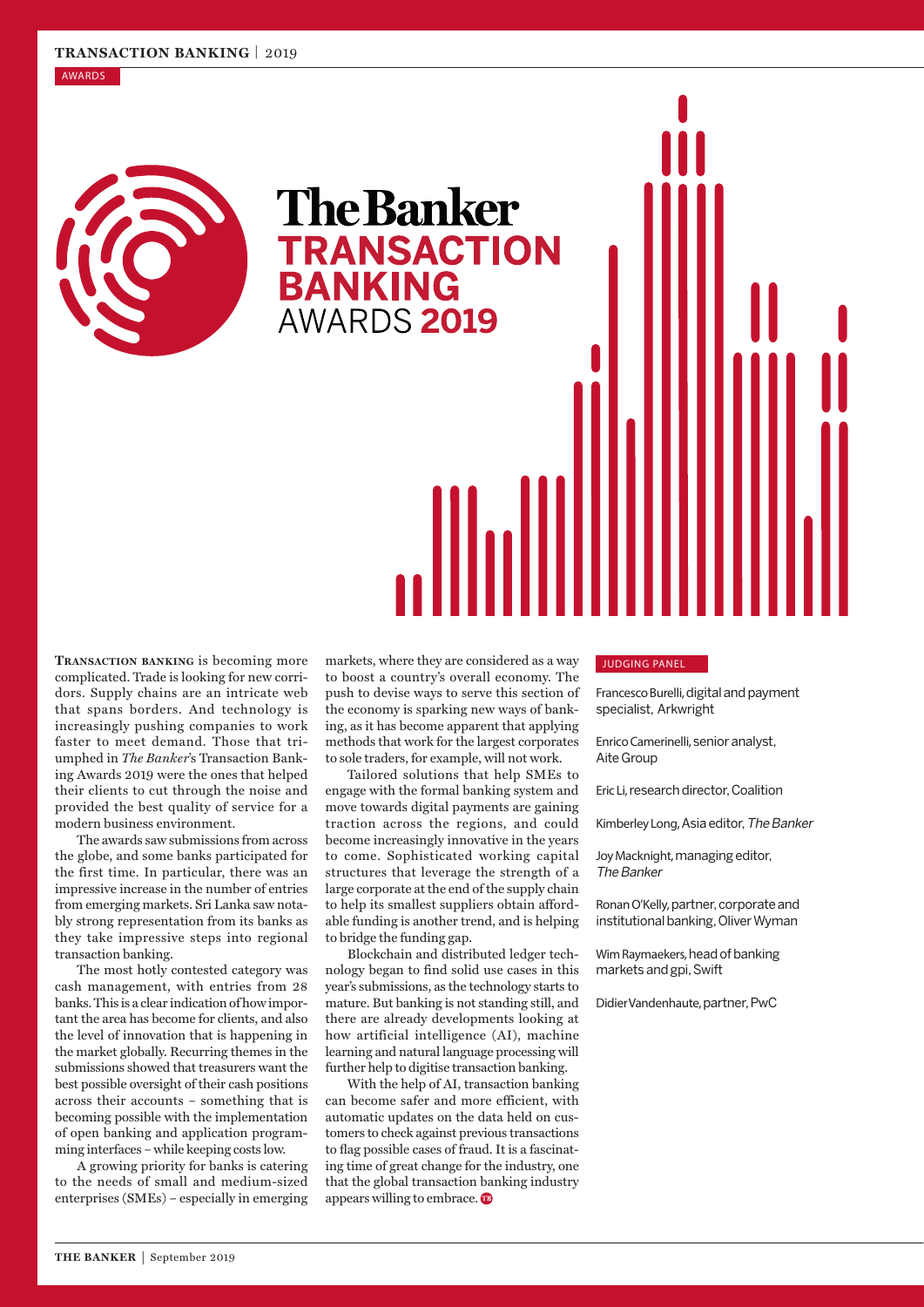AWARDS

# **GLOBAL WINNER: HSBC**

HSBC has ambitious plans for how it wants transaction banking to look in the future. The bank is currently in the middle of a three-year programme to invest \$17bn in modernising technology that not only reacts to the changes brought in across the world, but also anticipates the way the business is moving.

Diane Reyes, global head of global liquidity and cash management at HSBC, explains: "Our clients expect us to be digital first, and they want their transactions to be fast, simple and secure. To meet these needs, we are upgrading our digital channels to address client pain points – for example by offering secure and convenient access to mobile banking via biometrics in more than 40 countries – while providing new tools and insights to help CFOs and treasurers to intelligently run their business."

HSBC has been at the forefront of technological change in transaction banking, seeking to find solutions that will modernise the industry, while maintaining the ultimate goal of improving clients' business experience.

Natalie Blyth, global head of trade and receivables finance at HSBC, says: "It's an exciting time to be involved in transaction banking; technological change is happening at pace. We have a responsibility to lead our clients through this transformation, and that's what we're doing: leveraging data to help customers navigate short-term uncertainties and to take advantage of the longterm fundamentals underpinning sustainable growth."

Exploring the possibilities of distributed ledger technology (DLT), HSBC has worked closely with several central banks as they explore digital currencies to seek greater levels of efficiency in cross-border interbank payments and settlements. The use of blockchain has also been instrumental in the bank's developments in the trade finance area. Developments include the introduction of blockchain to letters of credit, providing real-time visibility on transactions and reducing the transaction time from up to 10 days to less than 24 hours. The next step is to examine how blockchain can be used in combination with the Internet of Things and smart contracts.

The bank's next-generation virtual accounts management (ngVAM) was an important step forward in the use of virtual accounts, with HSBC pulling in the help of a third-party fintech to develop the product. Clients familiar with the product had wanted it expanded to enable cash and liquidity management. The resulting ngVAM is a multiple entity and multiple currency virtual account structure that can support current interest rate conditions.

HSBC has been quick to move on utilising the implementation of new technology in individual markets. The bank released HSBC Business Collect following the launch of the Faster Payment System (FPS) in Hong Kong in September 2018. The system simplifies bill collections and allows clients to settle with a QR code. It also supports the use of a range of payment methods, including credit cards and wallets like WeChat Pay, Alipay and Apple Pay. Using the FPS 24/7 capabilities, the bank's customers can conduct real-time settlements.

The HSBC Securities Services team took steps to simplify the exchange-traded fund (ETF) business by launching an ETF portal as part of the online HSBCnet channel. The portal has introduced straight-through processing, which reduces operational risk, and the ability to approve or reject each ETF order by the fund manager.

As the bank continues its digital transformation, the securities services division will be moved towards an open application programming interface (API) model. By reducing cost and aggregating data, HSBC hopes to become its clients' primary data solutions provider. At the end of 2018, the bank rolled out the API Core Gateway, and among the first APIs implemented were global custody APIs on trade status updates, failed trade reasons and securities holdings. Using the trade status API, clients can follow the trade's status and integrate the workflow, and take remedial action before a trade fails.

The team was also involved in the recommendation of capital reforms in Kuwait and Saudia Arabia. The bank worked to ensure the smooth implementation of these changes which has boosted investment potential in the Middle East.

Allegra Berman, global co-head of HSBC Securities Services, says: "We see growth potential across transaction services and we will continue to innovate to help us better serve our clients. The big opportunity will be partnering with our clients on their own digital journeys, and ensuring that we provide them with tools and data to help them succeed in a real-time, digital world."

The bank has also been looking at the

[We're] leveraging data to help customers navigate short-term uncertainties and to take advantage of the long-term fundamentals underpinning sustainable **GROWTH** *Natalie Blyth* 

**2019 | TRANSACTION BANKING**<br> **EXECUTE TRANSACTION BANKING**<br> **EXECUTE TRANSACTION BANKING**<br> **EXECUTE 2019 | LEVERAGING DATA**<br>
CONGETTAINTIES AND TO<br>
CONGETTAINT PUNDAMENTALS<br>
ANGE ADVANTAGE OF THE<br>
CONGETTAINT PUNDAMENTALS impact of its operations on the environment, and the changes it can make to mitigate this. Working with US retail giant Walmart, the bank created a supply chain finance programme that links a supplier's financing costs to their sustainability performance. Under the conditions of two of Walmart's own sustainability initiatives, Project Gigaton and the Sustainability Index Programme, suppliers that demonstrated improvements could apply to HSBC for improved rates.